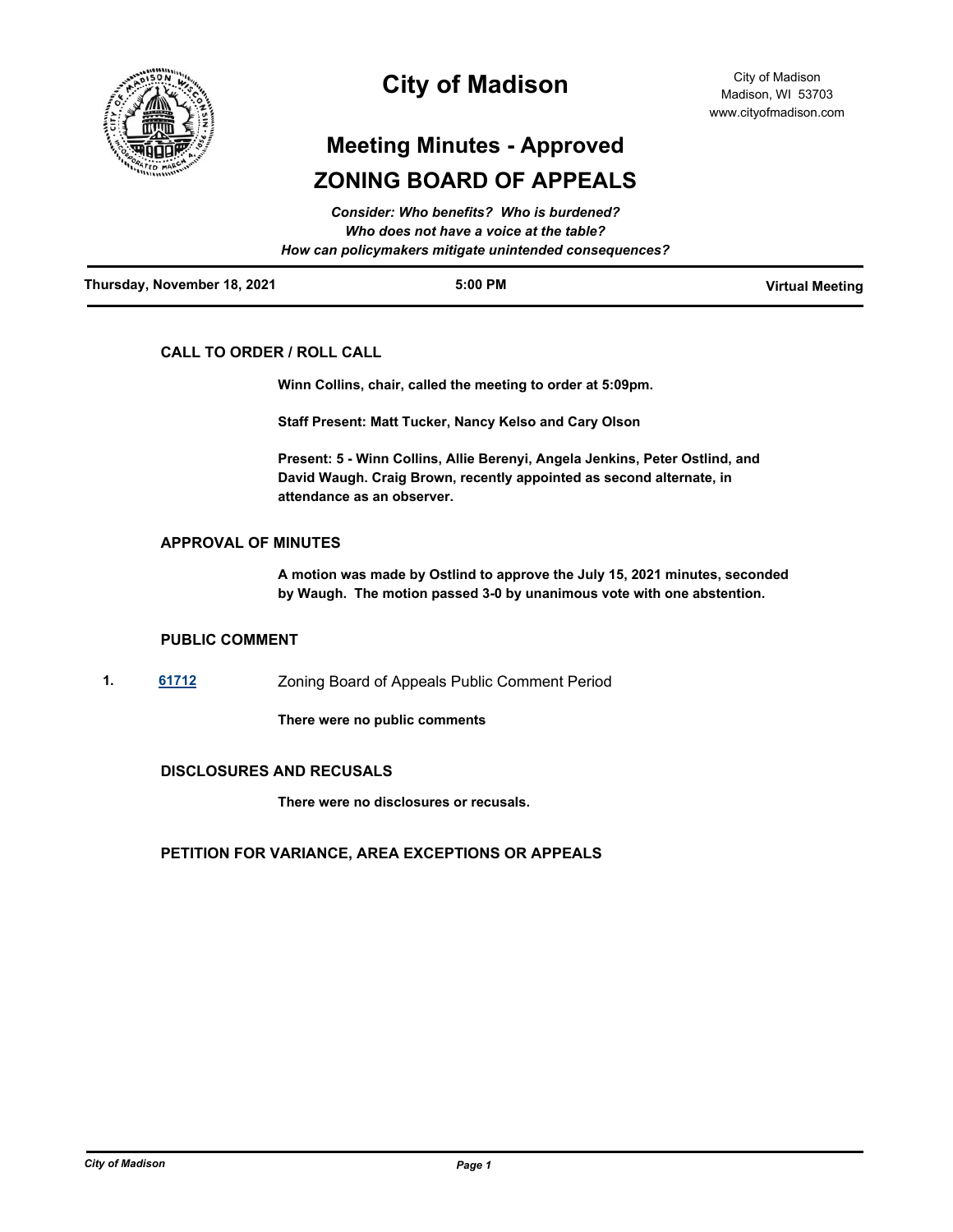**2. [68257](http://madison.legistar.com/gateway.aspx?m=l&id=/matter.aspx?key=79982)** Rachel Bergh, owner of the property at 226 Jackson Street, requests a front yard variance to construct a first-story dwelling addition with an open porch onto a two-story single family dwelling. Alder District #15.

> **Tucker stated the property is zoned TR-V1, located in the area north of Atwood Ave., east of Winnebago St., west of Fair Oaks Ave., south of Milwaukee St.. Tucker noted the front yard setback variance request is to accommodate the reconstruction and expansion of the existing front porch into a partially finished, conditioned area and a remaining open porch/entrance area. Tucker further explained the front yard setback requirement for this property, calculated by setback averaging, is 12'9"; the petitioner's placement of the structure provides for a 9'6" setback resulting in the request for a 3'3" variance.**

> **Applicant Rachel Bergh stated the existing front porch needs to be replaced as it is structurally failing and potentially hazardous to anyone using the entryway. Bergh noted that the home is small in size and the proposal would provide more living space which she would use as a home office. Bergh explained the original plan has been though several revisions, with changes to the style and reducing the size of the conditioned area. Bergh stated the windows and siding to be installed with the new construction will be similar in style to match the existing structure.**

> **The Board questioned if there were other locations within the structure that could be converted to home office space or if an addition could be constructed at the back of the home. Bergh stated it was not possible to convert any current space in the home. Bergh mentioned that the structure was previously expanded in the back to enlarge the kitchen and create a family room area and add a backyard deck. Bergh noted that with placement of the front door, windows and stairs there wasn't room to include office space. Bergh noted that any further expansion to the rear would decrease the useable open space (UOS) on the lot and may require a variance as well. Bergh stated that with the current proposal there would be a small increase to the footprint of this structure, noting that there are other properties along this block face of comparable style that have less setbacks than what is being proposed.**

**Tucker stated that the applicant could rebuild the porch in kind without the need for a variance, however, to enclose a portion of the porch as conditioned living space is what presents the need for the variance. Tucker clarified that an addition at the rear of the structure would not require a variance nor affect the required amount of UOS, however it would result in an unusually long structure. Tucker also noted that there are many homes of similar style with enclosed porches on this street.**

**The Board asked for the specific dimensions for the windows and their placement in the addition. Bergh stated that she did not have the exact dimensions on hand; further explaining the elevations of the structure, noting that the new windows will align with the existing windows along the lower sills.**

**The Board asked what the minimum depth of the proposed enclosed space would be in order for it to be functional as office space. Bergh stated that the minimum needed would be 8 feet to accommodate for an in-swing doorway and office type furniture. Bergh further clarified for the Board the plans for the addition's foundation, coverings and landscaping.**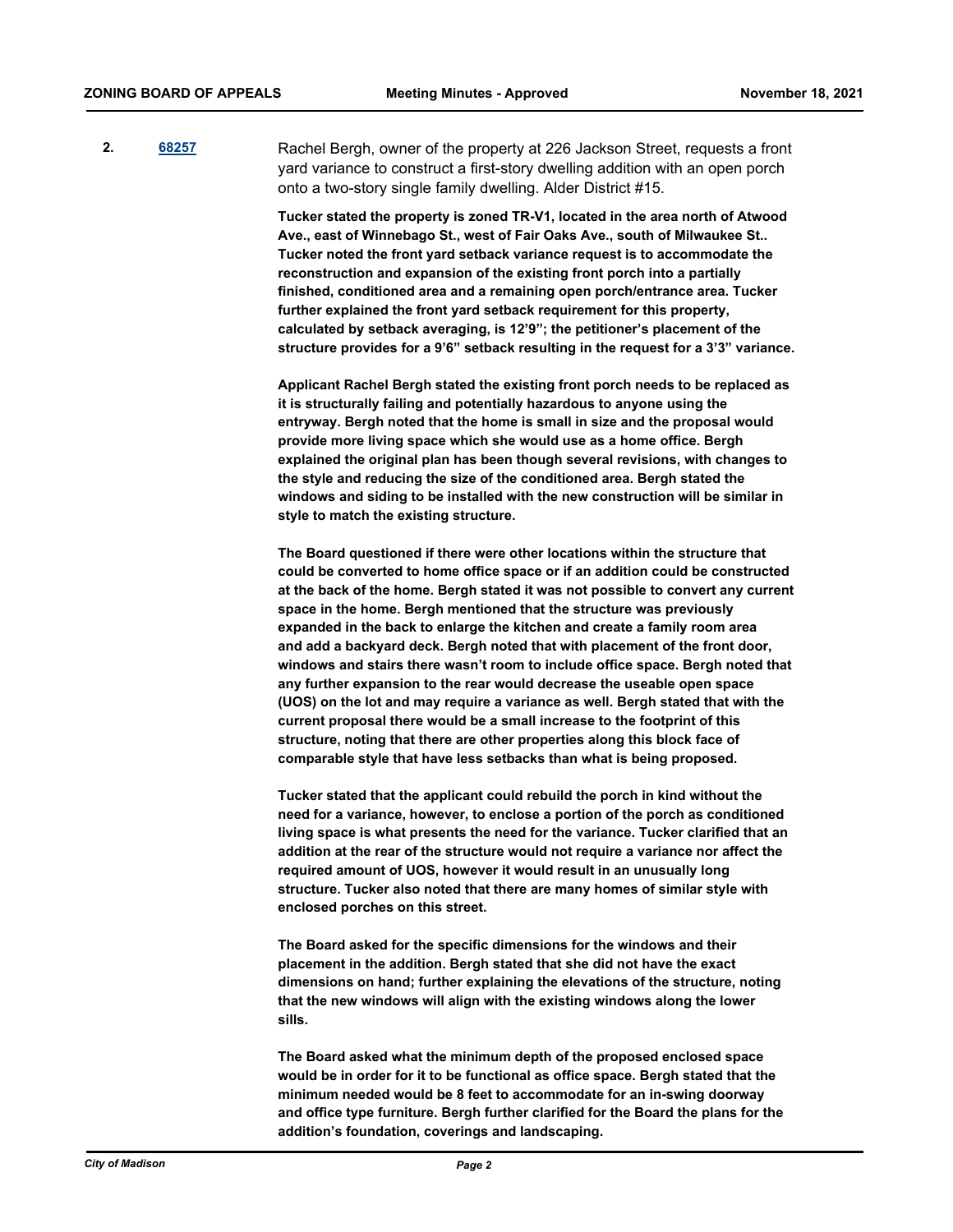**Collins closed the public hearing.** 

**Jenkins moved to approve the requested variance; Berenyi seconded.**

**Review of Standards:**

**Standard 1: The Board noted the placement of the structure on the lot presents a unique situation in that there are limitations in regard to the side yards where one side is occupied by the driveway and garage, and the other side does not provide enough space with the current setback. Referencing the first floor plan it was noted the front of the structure would be a reasonable location to add space, however the rear of the structure could provide space as well.**

**Standard 2: The Board found that while it is clear that this proposal moves the structure forward towards the sidewalk it still remains behind other structures on the block face and is in keeping with the intent of the zoning code.**

**Standards 3 & 4: The Board was divided on whether code compliance would prove burdensome as to the functionality of a smaller room and if other options have been fully explored.**

**Standard 5: The Board found that although the proposed addition moves the structure forward in to the setback, there is less projection compared to neighboring structures and therefor no substantial detriment to those properties.**

**Standard 6: Noting the applicant had made a clear and conscientious effort with the design and materials, the Board determined the proposal maintains the character of the neighborhood.**

**After further discussion reference standards 3 & 4, along with referring the case to a future meeting, Berenyi moved to re-open the public hearing, Jenkins seconded. The public hearing was re-opened by unanimous vote.**

**Bergh described the difficulty of constructing an addition at the back of the house. The Board explained the referral process and the opportunity it would give for the applicant to present additional information.** 

**Collins closed the public hearing.**

**Board members Jenkins and Berenyi elected to keep the motion to approve in place.**

**The Board voted 2-2 by roll call vote.** 

**Prior to casting the deciding vote, Board chair Collins stated his position regarding the proposal and its meeting the six standards. After further deliberation Jenkins rescinded the original motion to approve the requested variance. Berenyi then moved for referral of the case to a future meeting no later than March 17, 2022; Ostlind seconded.**

**The Board voted 4-0 by unanimous vote for referral.**